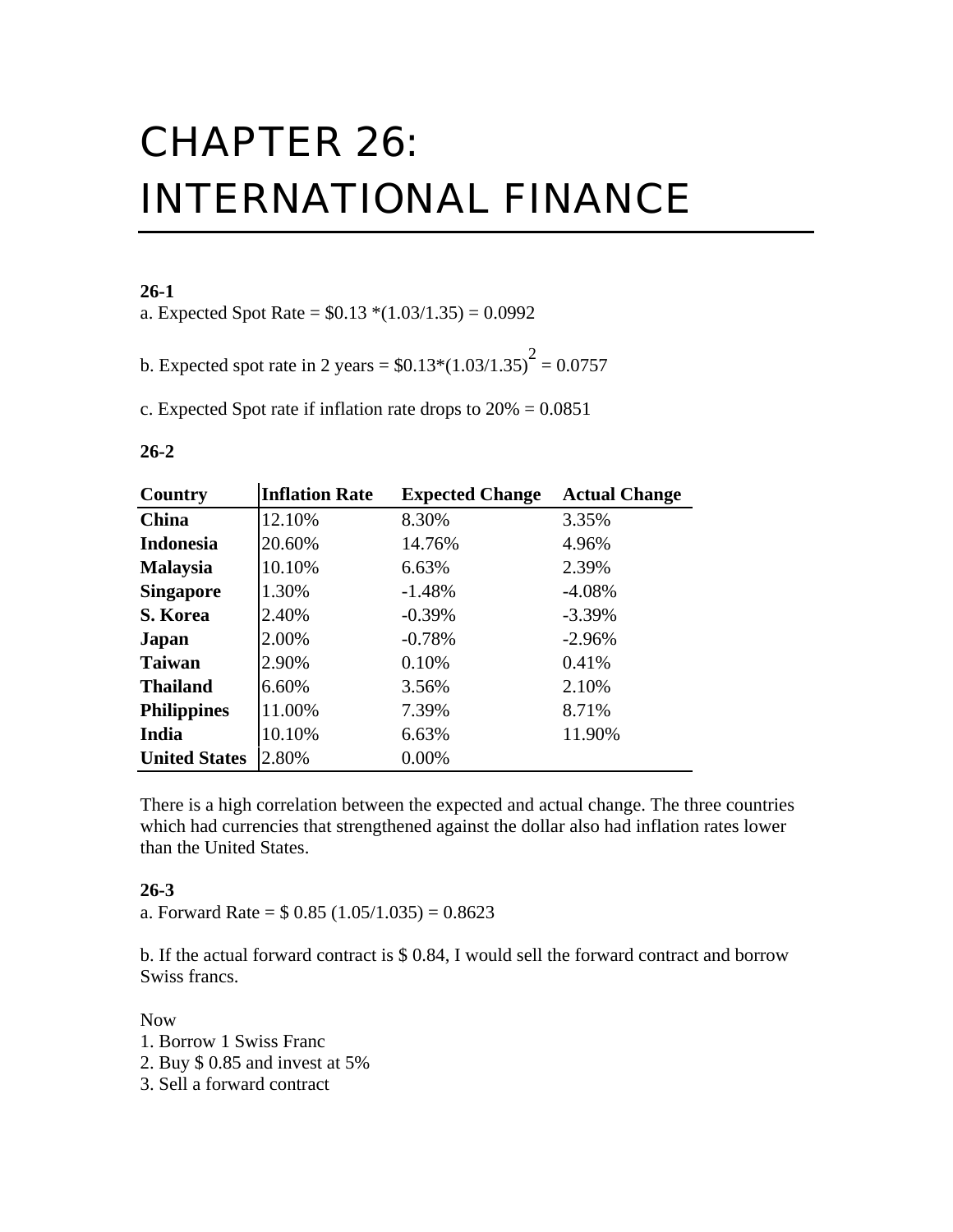# At  $t = 1$

1. Collect on Dollar Loan: \$ 0.85 (1.05) = \$0.89 2. Convert dollars to Swiss francs at \$ 0.84 per franc: \$ 0.8925/\$0.84 = 1.06 3. Repay the dollar loan with 5% interest:  $\frac{100}{1.05} = $1.05$ The arbitrage profit is \$ 0.0125

## **26-4**

Forward Rate = Spot Rate  $(1+$  Domestic Rate) $/(1+$  Overseas Rate)  $1.55 = 1.56 (1.05) / (1+r)$ Solve for r,  $r = (1.55/1.56)*(1.05) - 1 = 4.33%$ 

#### **26-5**

| ٠<br>۰.<br>- - - |  |
|------------------|--|
|                  |  |
|                  |  |

| Country              | <b>Exchange</b> | 1-year               | <b>Expected Spot</b> |
|----------------------|-----------------|----------------------|----------------------|
|                      | Rate            | <b>Interest Rate</b> | <b>Exchange Rate</b> |
| Canada               | 0.73            | 0.0557               | \$0.73               |
| <b>France</b>        | 0.21            | 0.055                | \$0.20               |
| <b>Germany</b>       | 0.71            | 0.0395               | \$0.68               |
| <b>Italy</b>         | 0.06            | 10.75%               | \$0.05               |
| <b>Japan</b>         | 0.99            | 2.35%                | \$0.97               |
| UK                   | 1.56            | 6.69%                | \$1.46               |
| <b>United States</b> |                 | 5.00%                |                      |

b. The inflation rates may be different from anticipated. There might also be trading noise and speculation that causes the actual exchange rates to vary from expected rates.

| ı |  |
|---|--|
|   |  |

| a.             |              |                |        |             |         |
|----------------|--------------|----------------|--------|-------------|---------|
| Year           | $CF$ In $DM$ | Expected \$/DM |        | $CF$ in $$$ |         |
|                | $-15000$     | \$             | 0.6500 | \$          | (9,750) |
|                | 1350         | \$             | 0.6563 | \$          | 886     |
| $\overline{2}$ | 1485         | \$             | 0.6626 | \$          | 984     |
| 3              | 1634         | \$             | 0.6689 | \$          | 1,093   |
| 4              | 1797         | \$             | 0.6754 | \$          | 1,214   |
| 5              | 1977         | \$             | 0.6819 | \$          | 1,348   |
| 6              | 2174         | \$             | 0.6884 | \$          | 1,497   |
| 7              | 2392         | \$             | 0.6950 | \$          | 1,663   |
| 8              | 2631         | \$             | 0.7017 | \$          | 1,846   |
| 9              | 2894         | \$             | 0.7085 | \$          | 2,050   |
| 10             | 3183         | \$             | 0.7153 | \$          | 2,27    |

b. You might want to adjust this discount rate to reflect differences in inflation (if the analysis is done in the local currency) or differences in risk (exchange rate, political..)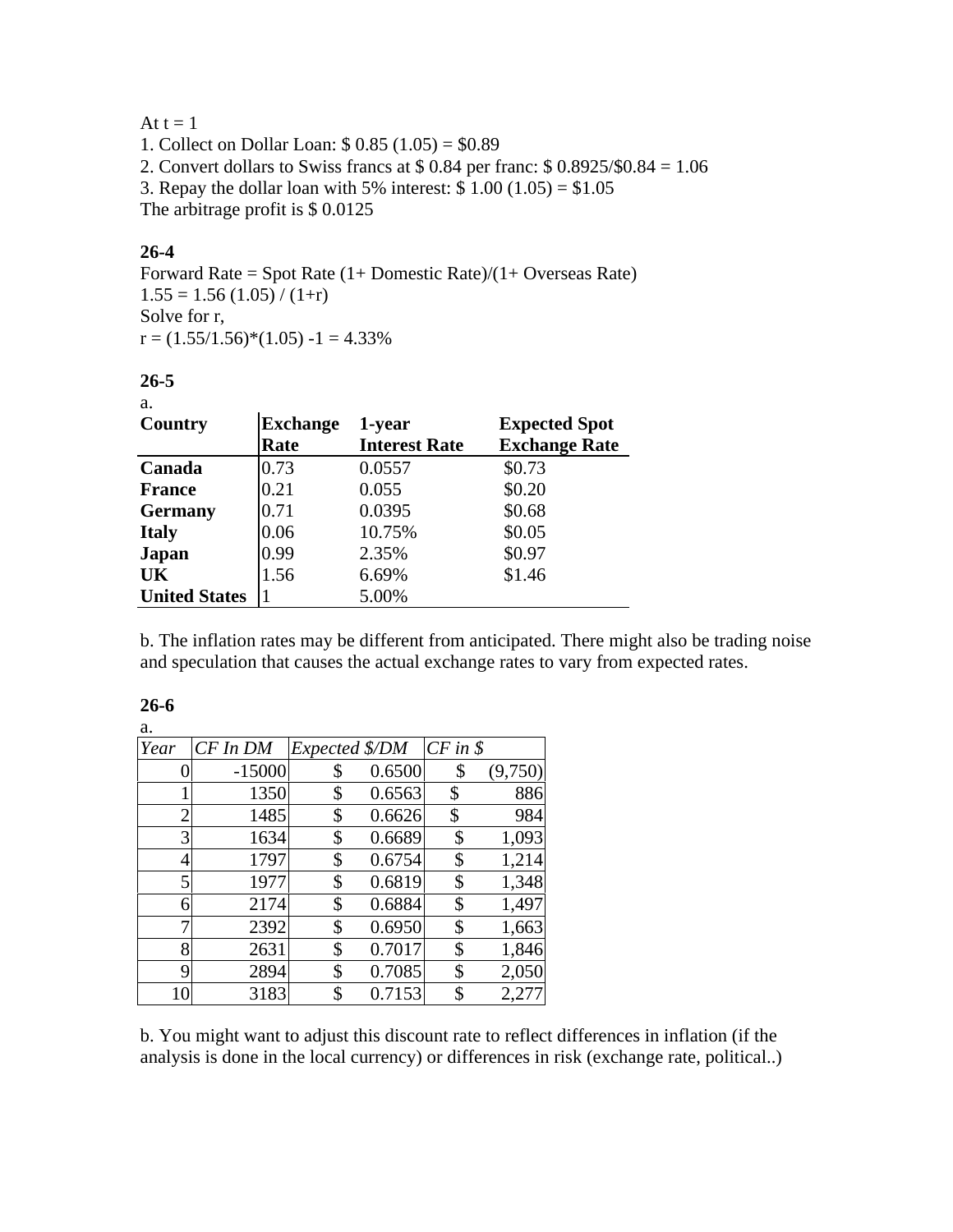I would not adjust the cost of capital for the Limited if I were doing the analysis in dollars, since I think that the Limited's investors are likely to be internationally diversified and can take care of exchange rate risk.

If I were doing the analysis in DM, I would use a cost of capital of approximately 11%:  $1.12*(1.04/1.05) - 1 = 10.93\%$ c. NPV (in dollar terms, using  $12\%$  cost of capital) =  $(\$2,132.11)$ 

d. NPV (in DM terms, using  $10.93\%$  cost of capital) =  $(3,278$  DM)

# **26-7**

Yes. It does not mean, however, that they should demand a premium for these risks. It is possible that this risk, if allowed to flow through to the firm's investors, may be diversifiable risk. It should then not affect discount rates or project choice. Alternatively, if the investors are unable to diversify this risk, the exchange rate and political risk should be factored into the analysis.

## **26-8**

No. I would expect the private firm to be more cautious because its owners have to bear the exchange rate and political risk of investing in China. The publicly traded firm, on the other hand, can afford to view these risks as diversifiable and assume that its investors will not be impacted seriously by this risk. These differences would show up as differences in discount rates.

| Year           | CF (Yuan) | \$/Yuan | $CF($ \$)  |
|----------------|-----------|---------|------------|
|                |           |         |            |
| $\overline{0}$ | $-1,600$  | \$0.12  | \$(188.24) |
| 1              | $-800$    | \$0.11  | \$(86.55)  |
| $\overline{2}$ | $-1,000$  | \$0.10  | \$(99.50)  |
| 3              | 150       | \$0.09  | \$13.73    |
| 4              | 300       | \$0.08  | \$25.25    |
| 5              | 500       | \$0.08  | \$38.69    |
| 6              | 650       | \$0.07  | \$46.26    |
| 7              | 800       | \$0.07  | \$52.36    |
| 8              | 900       | \$0.06  | \$54.17    |
| 9              | 1,000     | \$0.06  | \$55.35    |
| 10             | 1,100     | \$0.05  | \$56.00    |
| 11             | 1,210     | \$0.05  | \$56.65    |
| 12             | 1,331     | \$0.04  | \$57.30    |
| 13             | 1,464     | \$0.04  | \$57.97    |
| 14             | 1,611     | \$0.04  | \$58.66    |
| 15             | 1,772     | \$0.03  | \$59.34    |

#### **26-9**

a.

b. I would use a cost of capital of 11.5% (in dollar terms) to discount this project. The premium of 1.5% reflects the higher risk of investing in China.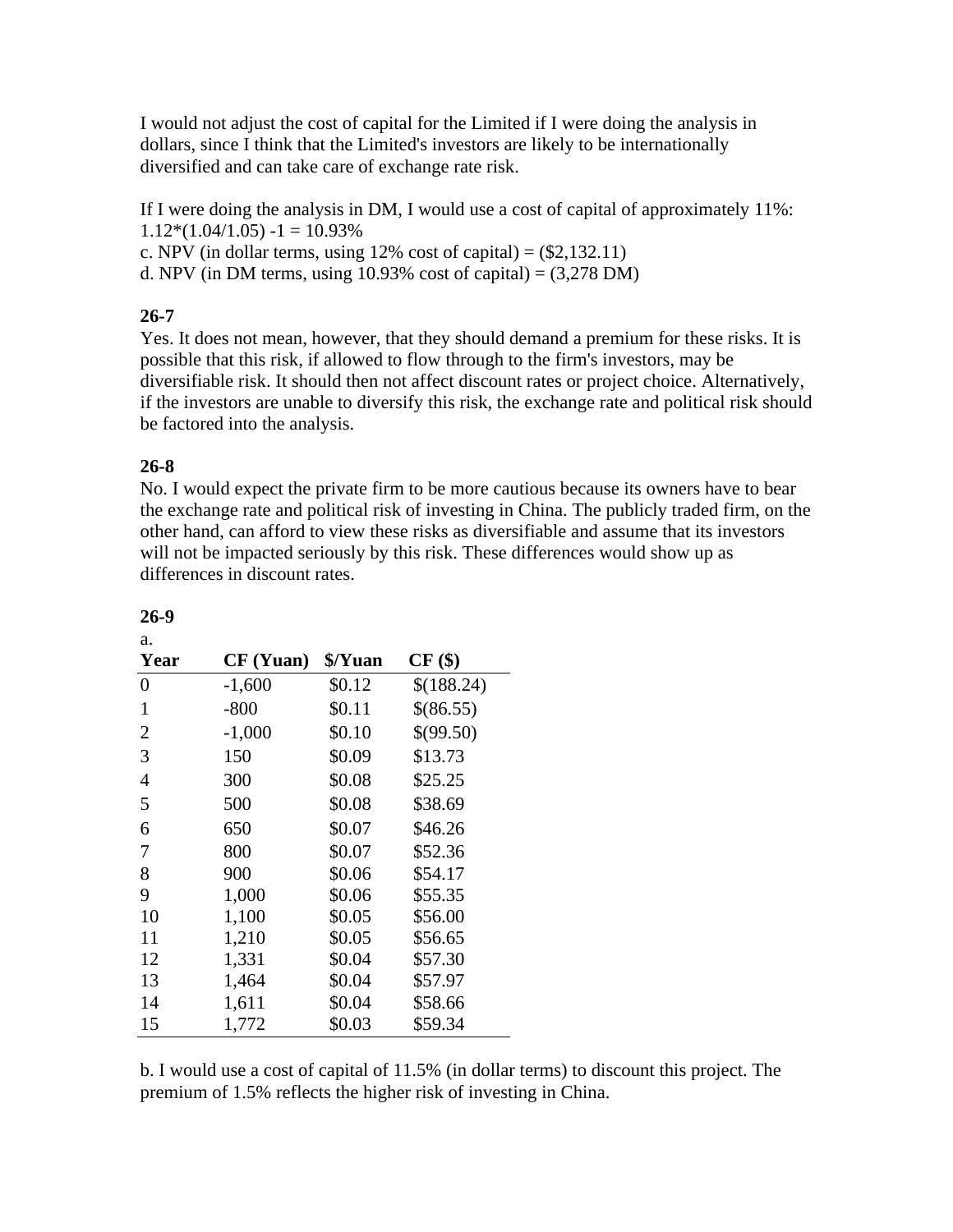c. NPV (in dollar terms, at  $11.5\%$ ) = (\$115.30)

d. It should not matter. If the discount rate is also in Yuan, the net present value should be the same.

# **26-10**

a. A weak dollar means that the U.S. dollar is less valuable compared to other major currencies.

b. American consumers are hurt by a weak dollar since prices of imported goods would be expensive in terms of dollars. Foreign businesses may also be hurt because their products are less competitive.

c. American exports benefit from a weak dollar since their products are more competitive.

# **26-11**

Yes, the stock price should react to the higher earnings since the increase in earnings is a real gain.

# **26-12**

The spot rate of dollars per yen should go down because the yen would depreciate against the dollar according to the purchasing power parity theory.

## **26-13**

The currency of the country with trade deficits would be more likely to depreciate because the depreciation would increase the price advantage of this country's product and reduce the deficits.

# **26-14**

Futures contracts do not have the non-performance risk or the default risk while the forward contracts have this type of risk.

# **26-15**

The daily settlement reduces the amount of loss due to default risk for futures contracts.

### **26-16**

The current spot rate for DM per dollar =  $1/0.65 = 1.5385$ 

### **26-17**

Since  $\pounds 43 = DM$  and DM  $1 = $.65$ then  $\pounds1 = \pounds 0.65/0.43 = \pounds 1.5116$ 

### **26-18**

Assume that we have \$1.0, Step 1: buy DM with  $\$$ :  $\$1.0 = DM$  1.5385 (= 1 / 0.65); Step 2: buy  $\varphi$ Gwith DM =  $\varphi$ G0.6615 (= 1.5385  $*$  0.43) Step 3: buy  $\text{\$ with } \mathcal{C} = \text{\$ } 1.0254 (= 0.6615 * 1.55)$ The net profit for each dollar invested =  $$1.0254 - $1.00 = $0.0254$